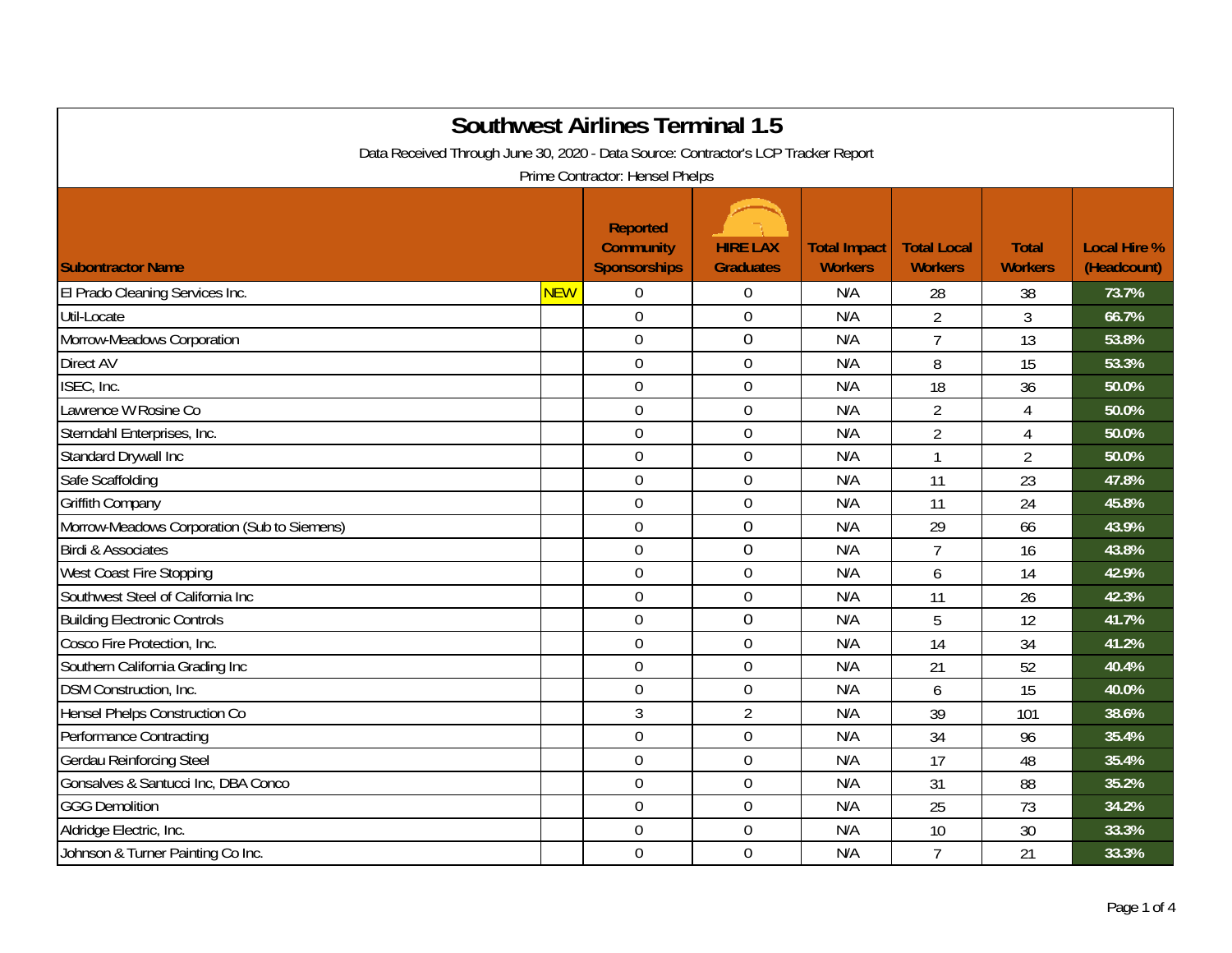| <b>Southwest Airlines Terminal 1.5</b><br>Data Received Through June 30, 2020 - Data Source: Contractor's LCP Tracker Report |                                                                                               |                                     |                                       |                                      |                                |                                    |  |  |
|------------------------------------------------------------------------------------------------------------------------------|-----------------------------------------------------------------------------------------------|-------------------------------------|---------------------------------------|--------------------------------------|--------------------------------|------------------------------------|--|--|
| <b>Subontractor Name</b>                                                                                                     | Prime Contractor: Hensel Phelps<br><b>Reported</b><br><b>Community</b><br><b>Sponsorships</b> | <b>HIRE LAX</b><br><b>Graduates</b> | <b>Total Impact</b><br><b>Workers</b> | <b>Total Local</b><br><b>Workers</b> | <b>Total</b><br><b>Workers</b> | <b>Local Hire %</b><br>(Headcount) |  |  |
| Tahlequah Rebar Inc.                                                                                                         | $\mathbf 0$                                                                                   | $\boldsymbol{0}$                    | N/A                                   | $\overline{7}$                       | 21                             | 33.3%                              |  |  |
| Woodbridge Glass Incorporated                                                                                                | $\mathbf{1}$                                                                                  | $\mathbf{1}$                        | N/A                                   | $\overline{7}$                       | 21                             | 33.3%                              |  |  |
| Masonry Concepts, Inc                                                                                                        | $\overline{0}$                                                                                | $\mathbf 0$                         | N/A                                   | 5                                    | 15                             | 33.3%                              |  |  |
| Rouch Rebar, Inc.                                                                                                            | $\mathbf 0$                                                                                   | $\mathbf 0$                         | N/A                                   | $\overline{2}$                       | 6                              | 33.3%                              |  |  |
| <b>Bielski Specialty Services Inc</b>                                                                                        | $\mathbf 0$                                                                                   | $\boldsymbol{0}$                    | N/A                                   | $\mathbf{1}$                         | 3                              | 33.3%                              |  |  |
| Bill Carr Surveys, Inc.                                                                                                      | $\mathbf 0$                                                                                   | $\mathbf 0$                         | N/A                                   | $\mathbf{1}$                         | 3                              | 33.3%                              |  |  |
| Murray Company                                                                                                               | $\mathbf 0$                                                                                   | $\boldsymbol{0}$                    | N/A                                   | 36                                   | 112                            | 32.1%                              |  |  |
| Infinity Drywall Contracting, Inc.                                                                                           | $\overline{0}$                                                                                | $\mathbf 0$                         | N/A                                   | 58                                   | 182                            | 31.9%                              |  |  |
| Pan-Pacific Mechanical                                                                                                       | $\mathbf 0$                                                                                   | $\mathbf 0$                         | N/A                                   | 45                                   | 142                            | 31.7%                              |  |  |
| R.J. & J. Construction, Inc.                                                                                                 | $\mathbf 0$                                                                                   | $\boldsymbol{0}$                    | N/A                                   | 6                                    | 19                             | 31.6%                              |  |  |
| Mike Zarp, Inc.                                                                                                              | $\mathbf 0$                                                                                   | $\boldsymbol{0}$                    | N/A                                   | 5                                    | 16                             | 31.3%                              |  |  |
| Jordim Int'l Inc                                                                                                             | $\mathbf 0$                                                                                   | $\boldsymbol{0}$                    | N/A                                   | 11                                   | 36                             | 30.6%                              |  |  |
| Premier Tile & Marble                                                                                                        | $\mathbf 0$                                                                                   | $\boldsymbol{0}$                    | N/A                                   | $\overline{7}$                       | 23                             | 30.4%                              |  |  |
| <b>SME Steel</b>                                                                                                             | $\mathbf 0$                                                                                   | $\mathbf 0$                         | N/A                                   | 24                                   | 79                             | 30.4%                              |  |  |
| <b>Shoring Engineers</b>                                                                                                     | $\mathbf 0$                                                                                   | $\mathbf 0$                         | N/A                                   | 27                                   | 89                             | 30.3%                              |  |  |
| Anning Johnson Company                                                                                                       | $\mathbf 0$                                                                                   | $\boldsymbol{0}$                    | N/A                                   | 5                                    | 17                             | 29.4%                              |  |  |
| Rebar Engineering Inc.                                                                                                       | $\overline{0}$                                                                                | $\mathbf 0$                         | N/A                                   | $\overline{4}$                       | 14                             | 28.6%                              |  |  |
| Performance Contracting                                                                                                      | $\mathbf 0$                                                                                   | $\mathbf 0$                         | N/A                                   | 24                                   | 87                             | 27.6%                              |  |  |
| Nevell Group, Inc.                                                                                                           | $\overline{0}$                                                                                | $\overline{0}$                      | N/A                                   | 15                                   | 56                             | 26.8%                              |  |  |
| Rosendin Electric                                                                                                            | $\mathbf 0$                                                                                   | $\boldsymbol{0}$                    | N/A                                   | 35                                   | 132                            | 26.5%                              |  |  |
| Saddleback Waterproofing                                                                                                     | $\mathbf 0$                                                                                   | $\boldsymbol{0}$                    | N/A                                   | 5                                    | 19                             | 26.3%                              |  |  |
| <b>BrandSafway Services</b>                                                                                                  | $\boldsymbol{0}$                                                                              | $\boldsymbol{0}$                    | N/A                                   | $\overline{7}$                       | 27                             | 25.9%                              |  |  |
| Zolnay Insulation, Inc.                                                                                                      | $\mathbf 0$                                                                                   | $\mathbf 0$                         | N/A                                   | 6                                    | 24                             | 25.0%                              |  |  |
| A-C Electric Company                                                                                                         | $\overline{0}$                                                                                | $\mathbf 0$                         | N/A                                   | $\overline{2}$                       | 8                              | 25.0%                              |  |  |
| <b>Comet Electric</b>                                                                                                        | $\overline{0}$                                                                                | $\boldsymbol{0}$                    | N/A                                   | $\overline{2}$                       | 8                              | 25.0%                              |  |  |
| <b>Elljay Acoustics</b>                                                                                                      | $\mathbf 0$                                                                                   | $\mathbf 0$                         | N/A                                   | 1                                    | 4                              | 25.0%                              |  |  |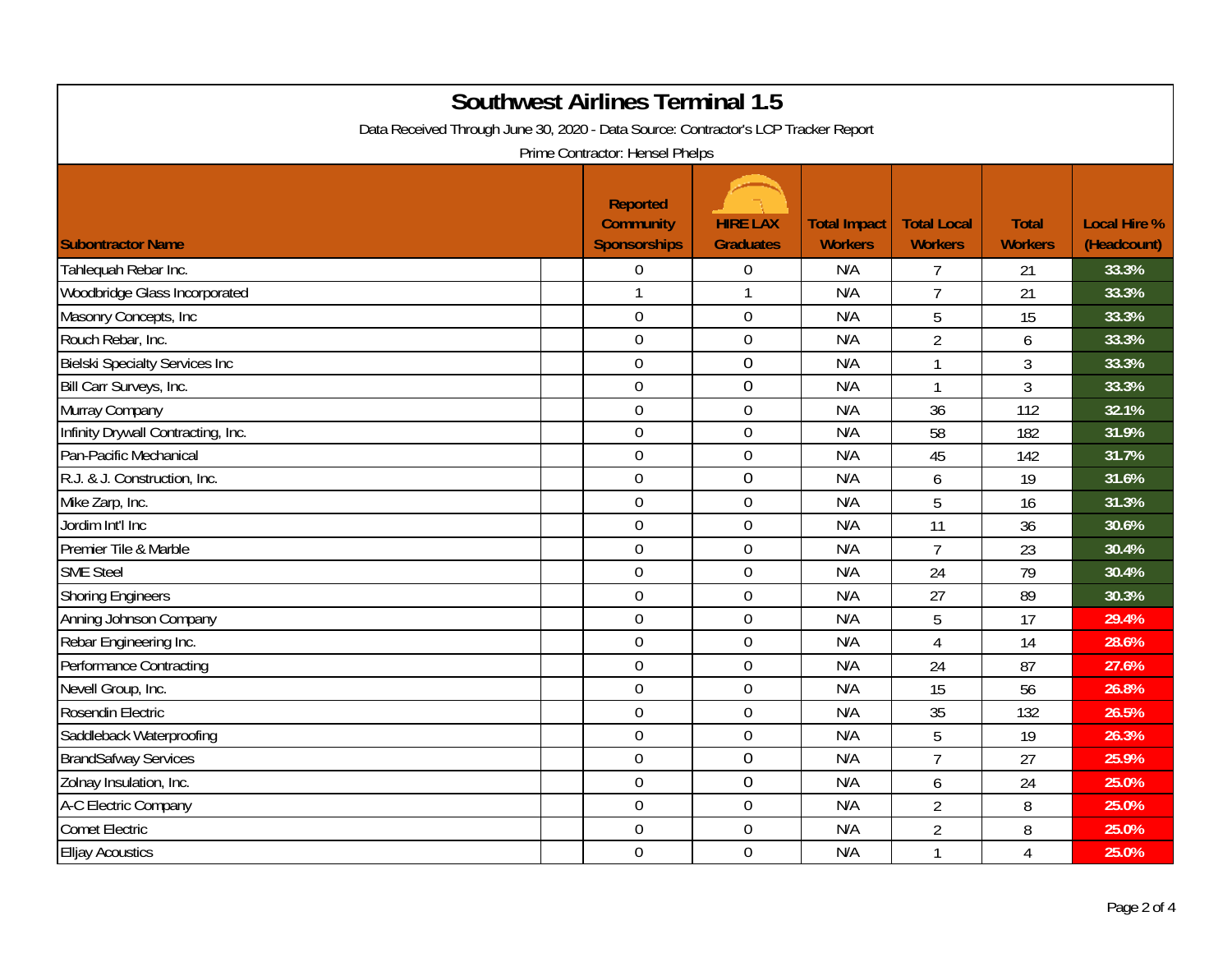| <b>Southwest Airlines Terminal 1.5</b><br>Data Received Through June 30, 2020 - Data Source: Contractor's LCP Tracker Report |                                                            |                                     |                                       |                                      |                                |                                    |  |  |
|------------------------------------------------------------------------------------------------------------------------------|------------------------------------------------------------|-------------------------------------|---------------------------------------|--------------------------------------|--------------------------------|------------------------------------|--|--|
|                                                                                                                              | Prime Contractor: Hensel Phelps                            |                                     |                                       |                                      |                                |                                    |  |  |
| <b>Subontractor Name</b>                                                                                                     | <b>Reported</b><br><b>Community</b><br><b>Sponsorships</b> | <b>HIRE LAX</b><br><b>Graduates</b> | <b>Total Impact</b><br><b>Workers</b> | <b>Total Local</b><br><b>Workers</b> | <b>Total</b><br><b>Workers</b> | <b>Local Hire %</b><br>(Headcount) |  |  |
| G&G Door Products, Inc.                                                                                                      | $\overline{0}$                                             | $\mathbf 0$                         | N/A                                   | $\mathbf{1}$                         | 4                              | 25.0%                              |  |  |
| Commecial Scaffolding of CA                                                                                                  | $\overline{0}$                                             | $\mathbf 0$                         | N/A                                   | 8                                    | 33                             | 24.2%                              |  |  |
| Courtney Inc                                                                                                                 | $\overline{0}$                                             | $\overline{0}$                      | N/A                                   | 6                                    | 25                             | 24.0%                              |  |  |
| Corradini Corp                                                                                                               | $\overline{0}$                                             | $\mathbf 0$                         | N/A                                   | 8                                    | 34                             | 23.5%                              |  |  |
| Otis Elevator Company                                                                                                        | $\overline{0}$                                             | $\mathbf 0$                         | N/A                                   | 8                                    | 35                             | 22.9%                              |  |  |
| NorCal Pipeline Services, Inc.                                                                                               | $\mathbf 0$                                                | $\boldsymbol{0}$                    | N/A                                   | 5                                    | 24                             | 20.8%                              |  |  |
| <b>Concrete Coring Company</b>                                                                                               | $\mathbf 0$                                                | $\boldsymbol{0}$                    | N/A                                   | $\overline{2}$                       | 10                             | 20.0%                              |  |  |
| Schindler Elevator Corporation                                                                                               | $\overline{0}$                                             | $\boldsymbol{0}$                    | N/A                                   | $\overline{2}$                       | 10                             | 20.0%                              |  |  |
| Versatile Systems Inc.                                                                                                       | $\overline{0}$                                             | $\mathbf 0$                         | N/A                                   | $\mathbf{1}$                         | 5                              | 20.0%                              |  |  |
| <b>Coast Building Products</b>                                                                                               | $\mathbf 0$                                                | $\boldsymbol{0}$                    | N/A                                   | 3                                    | 18                             | 16.7%                              |  |  |
| <b>Badger Daylighting Corp</b>                                                                                               | $\overline{0}$                                             | $\overline{0}$                      | N/A                                   | $\mathbf{1}$                         | $\overline{7}$                 | 14.3%                              |  |  |
| Centerline Concrete Cutting                                                                                                  | $\overline{0}$                                             | $\mathbf 0$                         | N/A                                   | $\mathbf{1}$                         | $\overline{7}$                 | 14.3%                              |  |  |
| Underground Construction Co Inc                                                                                              | $\overline{0}$                                             | $\boldsymbol{0}$                    | N/A                                   | $\overline{2}$                       | 19                             | 10.5%                              |  |  |
| Mr. Crane, Inc.                                                                                                              | $\overline{0}$                                             | $\mathbf 0$                         | N/A                                   | 3                                    | 55                             | 5.5%                               |  |  |
| <b>Connor Concrete Cutting and Coring</b>                                                                                    | $\mathbf 0$                                                | $\boldsymbol{0}$                    | N/A                                   | $\overline{0}$                       | 8                              | 0.0%                               |  |  |
| Mike Prlich and Sons                                                                                                         | $\overline{0}$                                             | $\mathbf 0$                         | N/A                                   | $\overline{0}$                       | 5                              | 0.0%                               |  |  |
| Konstructors, Inc.                                                                                                           | $\mathbf 0$                                                | $\mathbf 0$                         | N/A                                   | $\overline{0}$                       | $\overline{4}$                 | 0.0%                               |  |  |
| Savala Equipment Company, Inc. dba Savala Equipment Rentals                                                                  | $\mathbf 0$                                                | $\mathbf 0$                         | N/A                                   | 0                                    | 4                              | 0.0%                               |  |  |
| <b>RMA Group</b>                                                                                                             | $\overline{0}$                                             | $\mathbf 0$                         | N/A                                   | $\overline{0}$                       | 3                              | 0.0%                               |  |  |
| Concrete Coring Company (sub to Griffith)                                                                                    | $\mathbf 0$                                                | $\boldsymbol{0}$                    | N/A                                   | $\overline{0}$                       | $\overline{2}$                 | 0.0%                               |  |  |
| WMB & Associates, Inc.                                                                                                       | $\mathbf 0$                                                | $\mathbf 0$                         | N/A                                   | $\overline{0}$                       | $\overline{2}$                 | 0.0%                               |  |  |
| Won-Door Corporation                                                                                                         | $\mathbf 0$                                                | $\mathbf 0$                         | N/A                                   | $\overline{0}$                       | $\overline{2}$                 | 0.0%                               |  |  |
| Centerline Concrete Cutting (Cosco)                                                                                          | $\Omega$                                                   | $\mathbf 0$                         | N/A                                   | $\overline{0}$                       | 1                              | 0.0%                               |  |  |
| Davidson Concrete Cutting, Inc.                                                                                              | $\overline{0}$                                             | $\mathbf 0$                         | N/A                                   | $\overline{0}$                       |                                | 0.0%                               |  |  |
|                                                                                                                              | 4                                                          | $\mathbf{3}$                        |                                       | 751                                  | 2335                           | 32.2%                              |  |  |